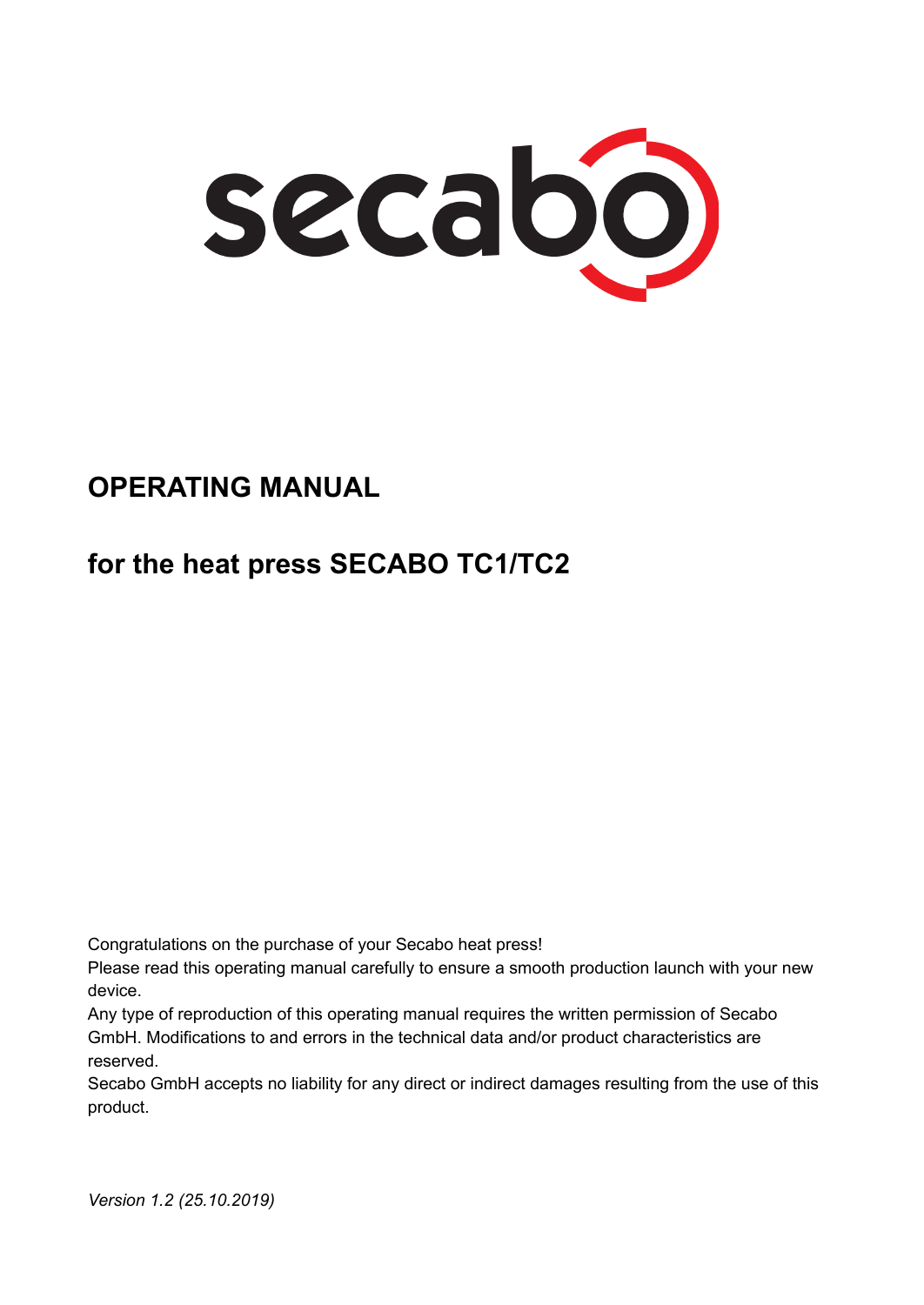

#### **Brief overview**

#### **Secabo TC1/TC2 Heat Press**

With its TC1/TC2, Secabo offers the perfect heat press for taking first steps in the world of textile finishing and other transfer techniques. Thanks to its compact dimensions, the TC1/TC2 is also suitable as a mobile press in the area of merchandising for sports, bands and other events. The Secabo TC1/TC2 features a digital controller, which allows for pre-setting the transfer's time and temperature. An acoustic signal sounds after the set time has expired. The contact pressure can be set using a hand wheel on the upper side of the heat plate. The pressing process is initiated by closing the press lever. The large opening angle allows for comfortable preparation of the transfer objects on the base plate. The TC1/TC2 is equipped with a work surface of 15cm x 15cm/23cm x 33cm and a heat plate with a power consumption of 700W/1000W.

- affordable heat press for beginners
- mobile press for on-site use at events and merchandising
- large opening angle
- digital controller for temperature, time
- high heat output

# **Safety Precautions**

Please read the information and safety precautions carefully prior to first commissioning of the device!

- Never reach inside the heat press with your hands when it is connected to the power supply, especially if it is switched on and heated up – danger of burns!
- Never open the casing and do not make any modifications to the unit yourself.
- Should it be necessary to open the heat plate cover upon explicit request by Secabo's customer service team, it is recommended you wear respiratory protection and only touch the insulation wool located therein using gloves. Possible disposal of the insulation wool should only be done inside a closed bag.
- Ensure that neither liquids nor metal objects reach the inside of the heat press.
- Make sure you use a grounded wall socket. Keep in mind that a heat press may only be operated using a wall socket equipped with a ground fault circuit interrupter.
- Disconnect the heat press from the power supply when it's not in use.
- Always ensure that the heat press is out of reach of children during operation and never leave the device unsupervised when switched on.
- Make sure the unit is only used in dry rooms.

**If you cannot comply with one or more of the aforementioned safety rules, or if you are unsure as to whether you're in compliance with all of the points, please contact our technical support.**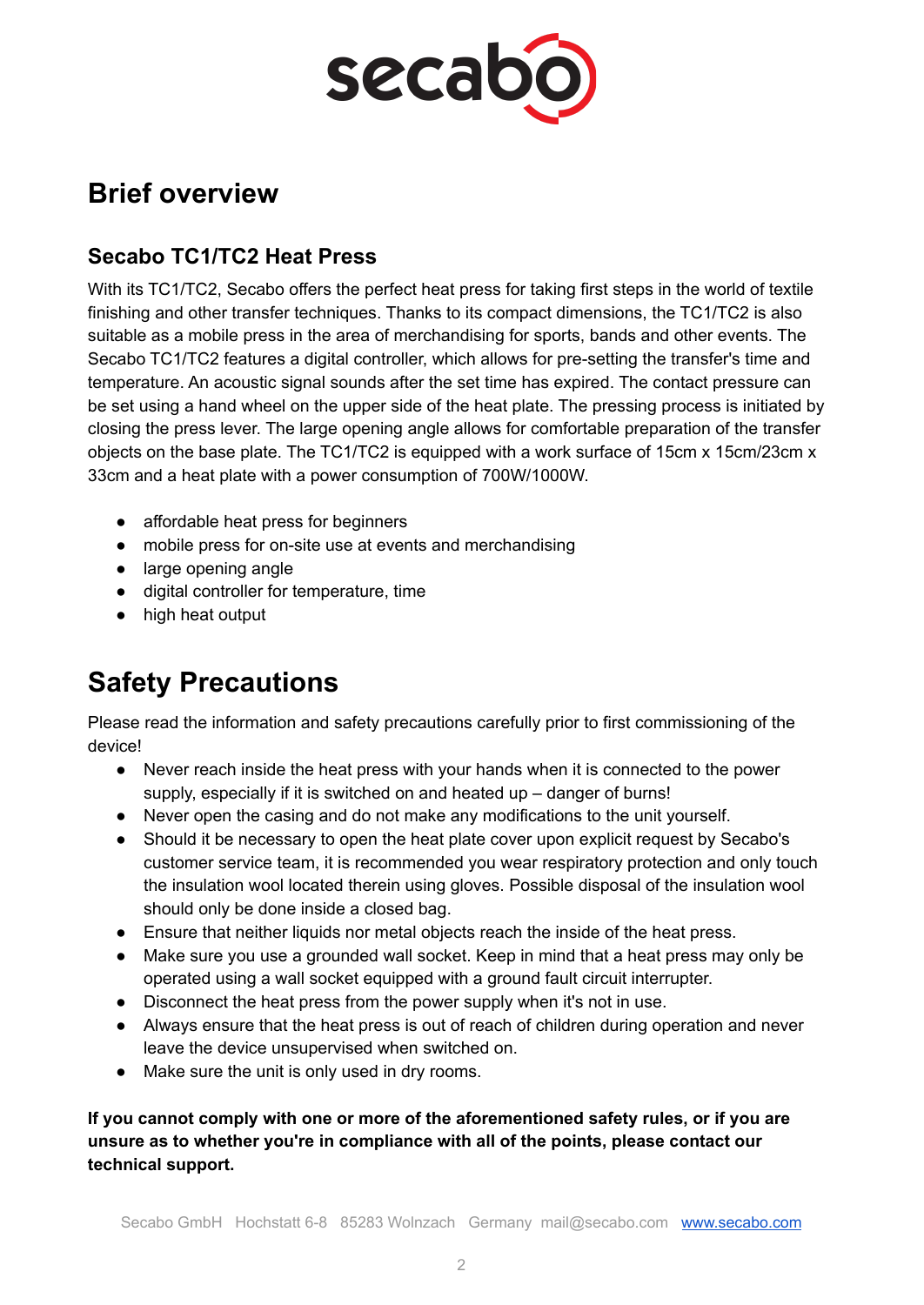

## **Machine description**



- a. Heat plate
- b. Press lever
- c. Digital controller for temperature, time
- d. Power plug and power switch
- e. Base plate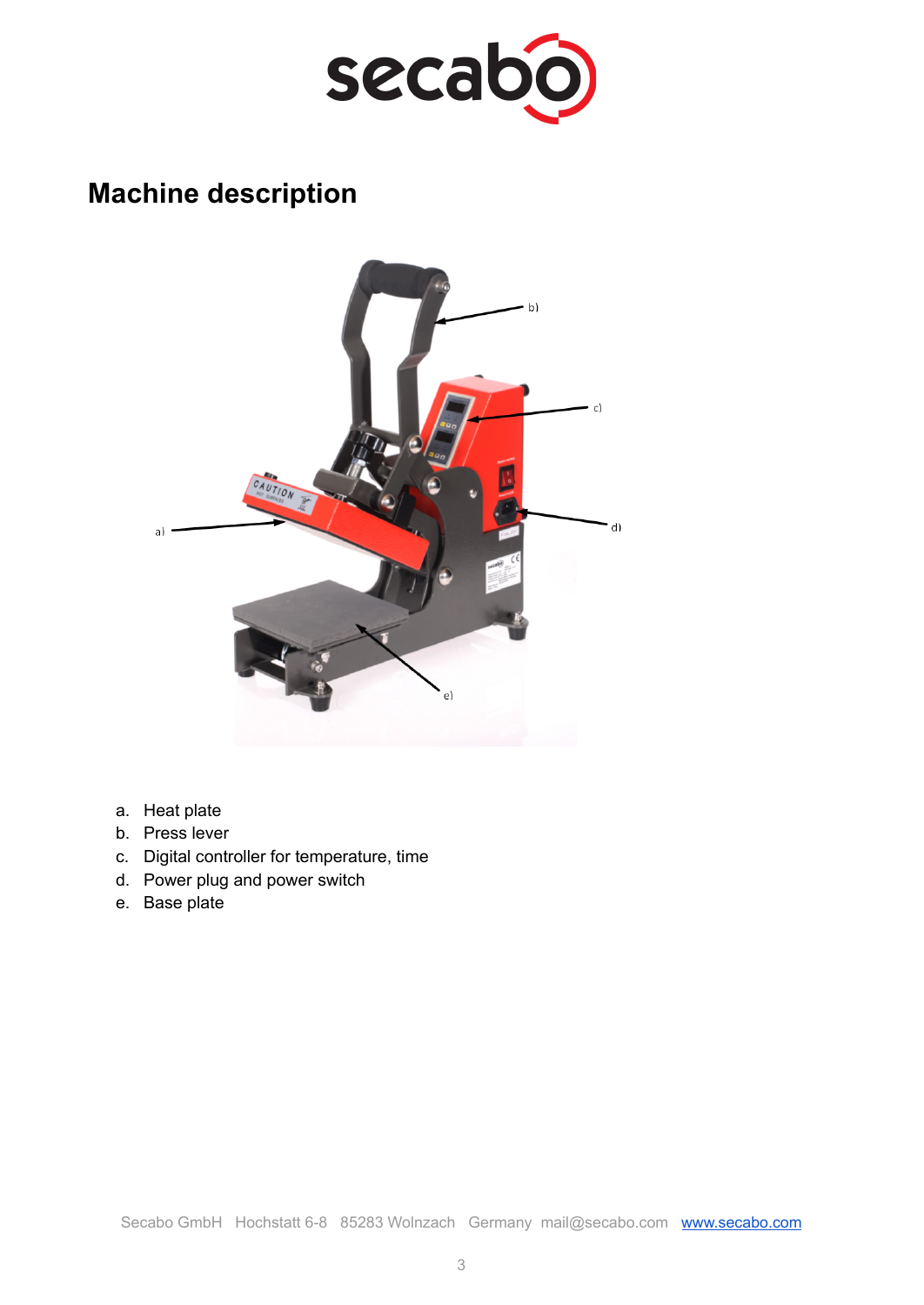

#### **Controller**



The central controller allows for setting the desired temperature (°C and °F), as well as the press duration in seconds.

### **Operation**

- Use the the supplied power cord to connect the heat press to a 230V socket.
- The red toggle switch turns the press ON.
- Press the **SET** Button in the *Temperature* field to set the desired temperature using the arrow keys. Confirm the value by pressing the **SET** button again.
- Press the **SET** Button in the *Time* field to set the desired pressing time using the arrow keys. Confirm the value by pressing the **SET** button again.
- The press will now heat up to the set temperature.
- Now you're ready to perform your first transfers. The clock starts counting as soon as the press is closed with the press lever.
- 3 seconds before the set time runs out, a warning signal is sounded.
- After the time has elapsed, the press must be opened manually.
- You can adjust the contact pressure by turning the large hand screw at the top of the press to increase or decrease the distance the lever travels. Turning the knob clockwise decreases the contact pressure, while turning it counterclockwise increases it.
- No settings can be changed at the controller while a press operation is in progress.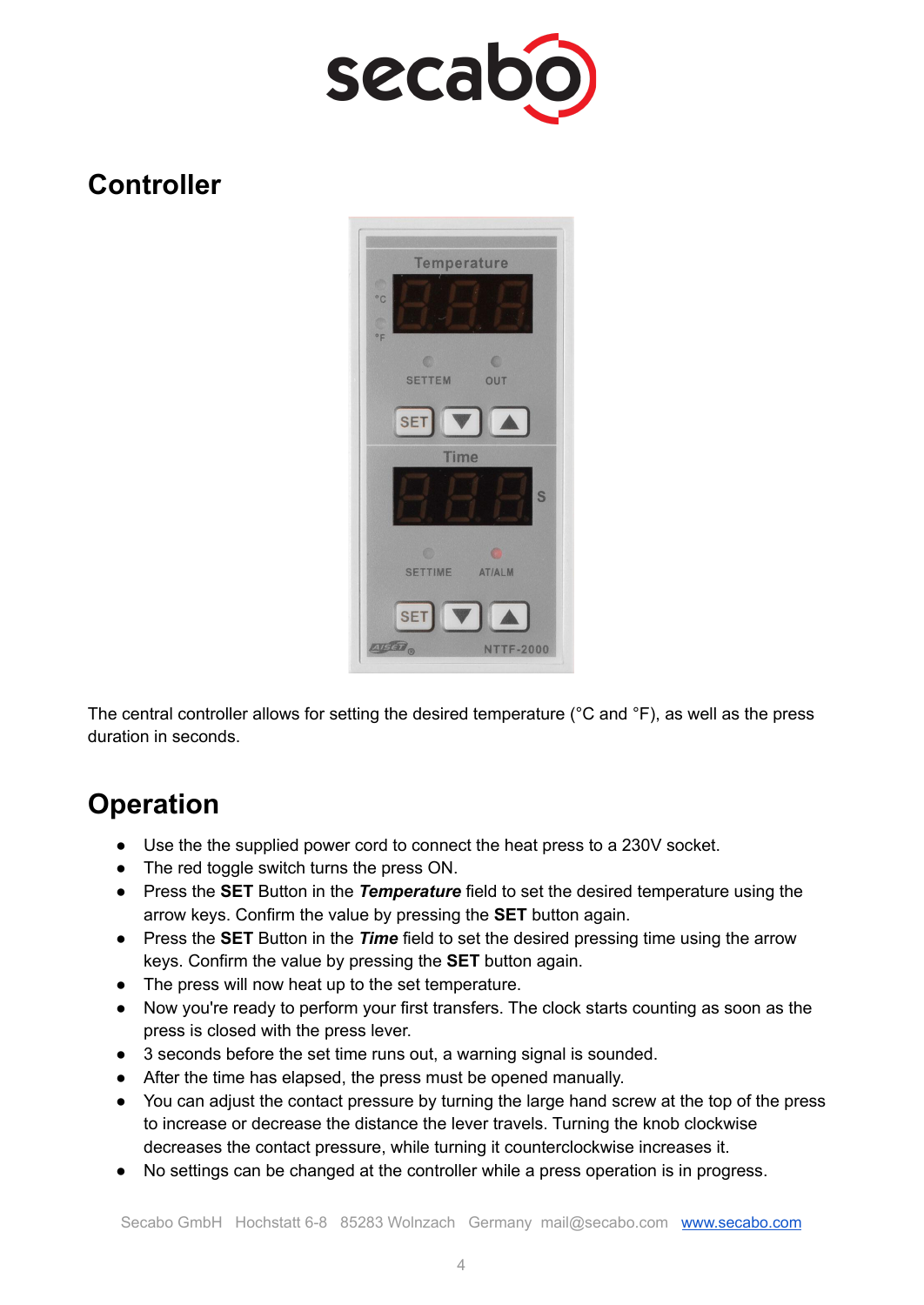

**Note: Please keep in mind that it takes some time for the press to cool off after it is switched off.**

## **Maintenance and cleaning**

All maintenance work must be carried out with the press switched off and cooled off, no exceptions! First, remove the plug from the wall socket. Only perform maintenance work after consultation with our technical support team.

The press should be cleaned regularly using a soft cloth and a mild household cleaner to remove adhesive residues, etc. Do not use scouring sponges, solvents or gasoline!

#### **Recommended times and temperatures**

These values should only be considered as guideline values, may vary depending on the material and must be checked before pressing.

| <b>Material</b>                       | temperature     | <b>Pressure</b> | <b>Press duration</b>                                        |
|---------------------------------------|-----------------|-----------------|--------------------------------------------------------------|
| <b>Flock film</b>                     | 170°C - 185°C   | low-medium      | 25s                                                          |
| <b>Flex film</b>                      | 160°C - 170°C   | medium-high     | 25s                                                          |
| <b>Sublimation flex</b>               | 180°C - 195°C   | medium-high     | $10s - 35s$                                                  |
| <b>Sublimation on</b><br>mugs         | $200^{\circ}$ C | medium-high     | 150s - 180s                                                  |
| <b>Sublimation on tiles</b>           | $200^{\circ}$ C | high            | 120s - 480s<br>(depends on the thickness of the<br>material) |
| <b>Sublimation on</b><br>puzzles      | $200^{\circ}$ C | low-medium      | 25s                                                          |
| <b>Sublimation on</b><br>mouse pads   | $200^{\circ}$ C | medium          | $20s - 40s$                                                  |
| <b>Sublimation on</b><br>garments     | $200^{\circ}$ C | medium-high     | $30s - 50s$                                                  |
| <b>Sublimation on</b><br>metal plates | $200^{\circ}$ C | high            | $10s - 50s$<br>(depends on the thickness of the<br>material) |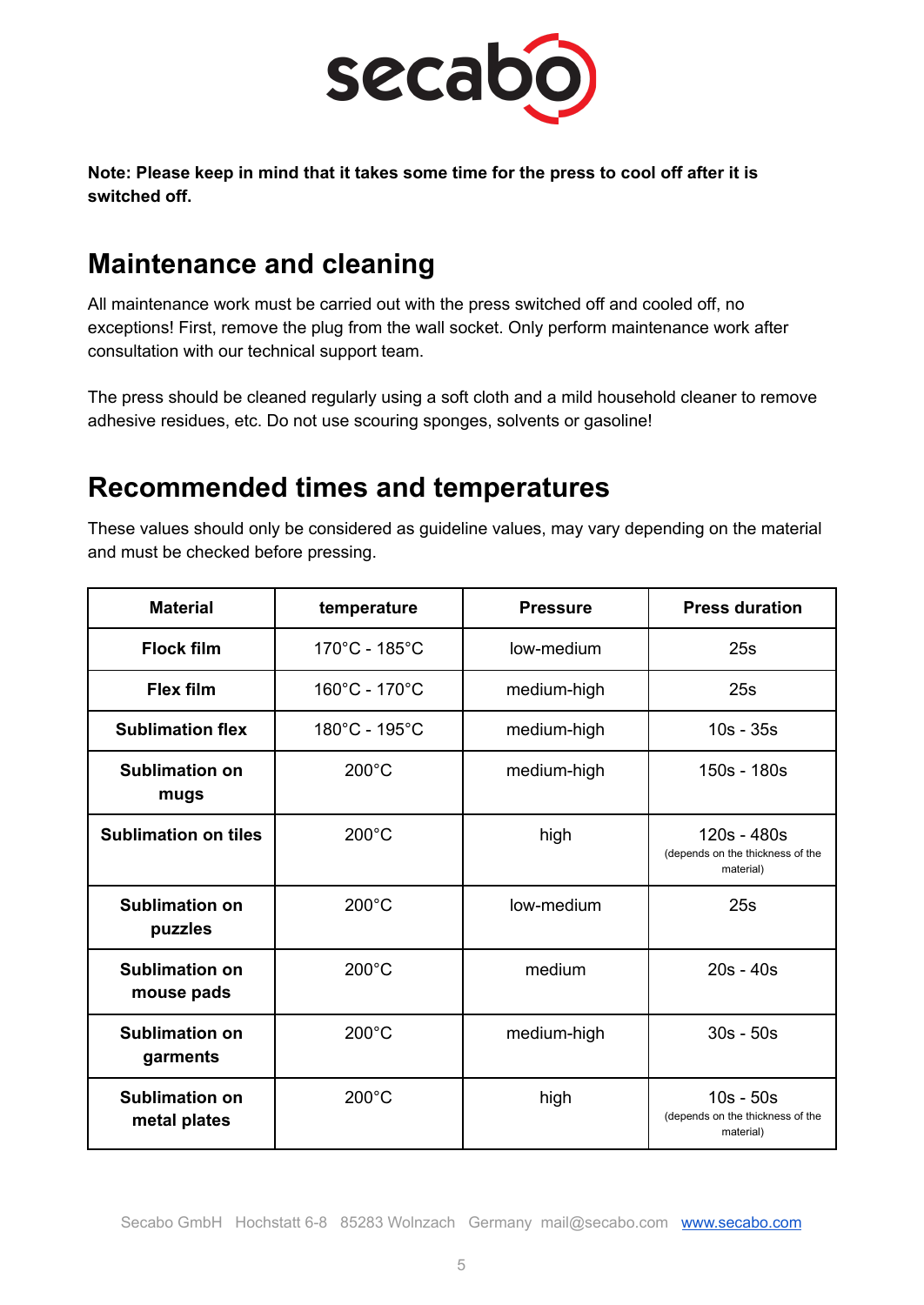

**Important note: You should perform your own tests with the respective transfer materials and carrier media prior to each production. The aforementioned values, as well as any manufacturer specification merely serve as indications. Washing resistance and behavior during the transfer must be determined by performing your own tests. No guarantee can be derived from the recommended values. It is always the user's responsibility to determine and apply the correct settings for his specific conditions.**

**Note on garment finishing processes: After the press operation, garments must cool off before any carrier media can be pulled off the transfer material. The hot glue in the transfer material doesn't develop its adhesive strength until cooled off. If the glue does not stick in its cold state, this may indicate that the pressing procedure was too cold or too short.**

| <b>Heat press</b>        | <b>SECABO TC1</b>                                                  | <b>Secabo TC2</b>                                                  |
|--------------------------|--------------------------------------------------------------------|--------------------------------------------------------------------|
| <b>Type</b>              | manual clam press                                                  | manual clam press                                                  |
| <b>Working area size</b> | 15cm x 15cm                                                        | 23cm x 33cm                                                        |
| Max. temperature         | $225^{\circ}$ C                                                    | $225^{\circ}$ C                                                    |
| Max. preset time         | 999s                                                               | 999s                                                               |
| Max. working pressure    | $500$ g/cm <sup>2</sup>                                            | $150$ g/cm <sup>2</sup>                                            |
| <b>Pressure setting</b>  | Height-adjustment of the heat<br>plate via hand wheel              | Height-adjustment of the heat<br>plate via hand wheel              |
| <b>Power supply</b>      | 230V / 50Hz - 60Hz, 700W                                           | 230V / 50Hz - 60Hz, 1000W                                          |
| <b>Environment</b>       | $+5^{\circ}$ C - +35 $^{\circ}$ C / 30% - 70%<br>relative humidity | $+5^{\circ}$ C - +35 $^{\circ}$ C / 30% - 70%<br>relative humidity |
| Weight                   | 11kg                                                               | 19kg                                                               |
| Dimensions (W x H x D)   | 16cm x 30cm x42cm                                                  | 34cm x 40cm x 46cm                                                 |

#### **Technical data**